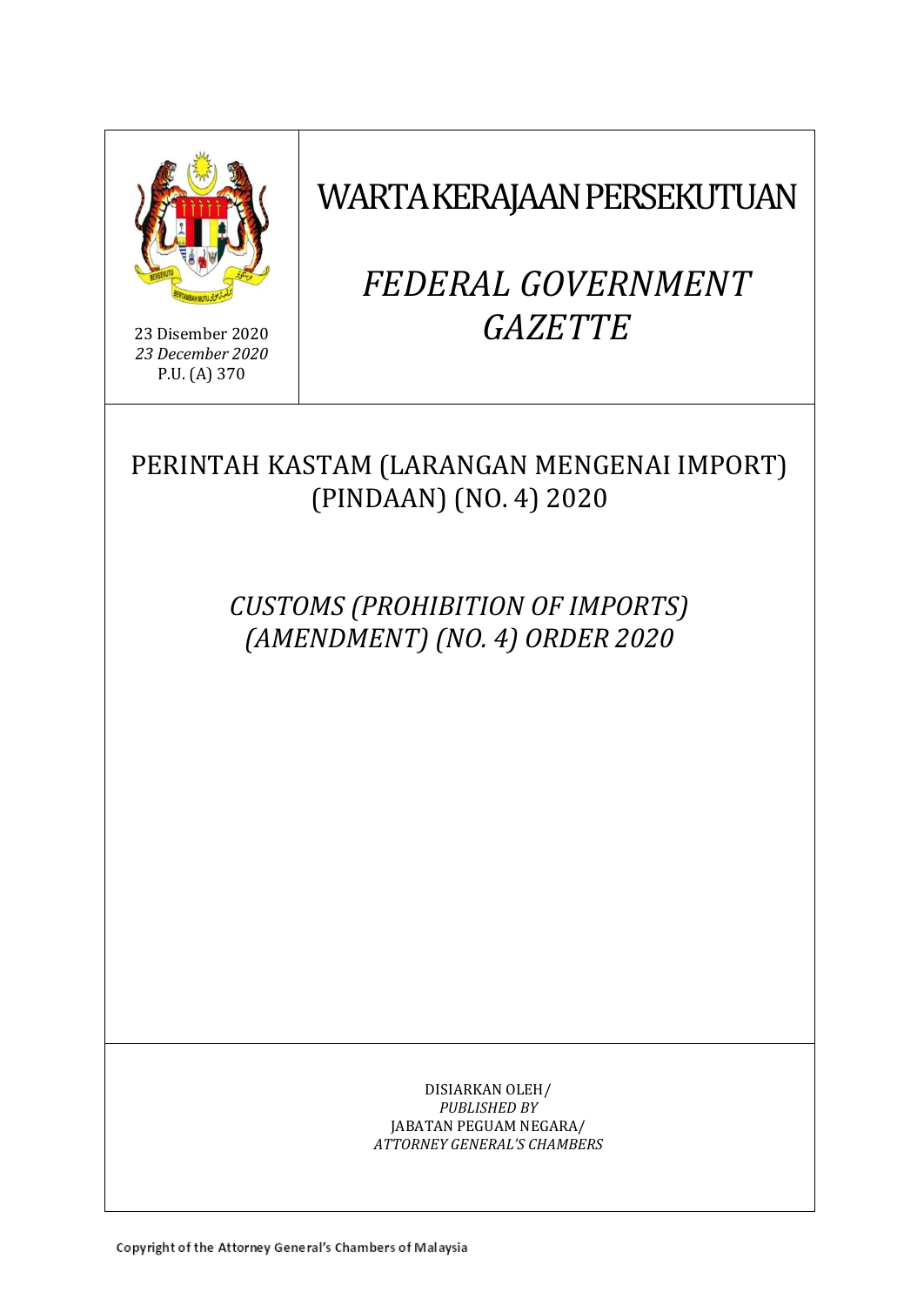#### AKTA KASTAM 1967

#### PERINTAH KASTAM (LARANGAN MENGENAI IMPORT) (PINDAAN) (NO. 4) 2020

PADA menjalankan kuasa yang diberikan oleh subseksyen 31(1) Akta Kastam 1967 [*Akta 235*], Menteri membuat perintah yang berikut:

#### **Nama dan permulaan kuat kuasa**

1. (1) Perintah ini bolehlah dinamakan **Perintah Kastam (Larangan Mengenai Import) (Pindaan) (No. 4) 2020**.

(2) Perintah ini mula berkuat kuasa pada 1 Januari 2021.

#### **Pindaan Jadual Kedua**

2. Perintah Kastam (Larangan Mengenai Import) 2017 [*P.U. (A) 103/2017*] dipinda dalam Jadual Kedua, dalam Bahagian I, berhubung dengan butiran 9, dengan memasukkan selepas subbutiran (22) dalam ruang (2) dan butir-butir yang bersetentangan dengannya dalam ruang (3) subbutiran dan butir-butir yang berikut:

| (1)      | $\left( 2\right)$                                | $\left(3\right)$ | (4)     | (5)                    |
|----------|--------------------------------------------------|------------------|---------|------------------------|
| Item No. | Description of Goods                             | Chapter/         | Country | Ministry/              |
|          |                                                  | Heading/         |         | Department/            |
|          |                                                  | Subheading       |         | <b>Statutory Body</b>  |
|          |                                                  |                  |         | <b>Issuing License</b> |
|          | "(23) Methyl alpha-<br>phenylacetoacetate (MAPA) | 2918.30.00 00".  |         |                        |

Dibuat 22 Disember 2020 [SULIT KE.HT(96)669/15-36Klt. 19 Sk.7;MOF.TAX(S) 700-2/1/16 JLD.6;PN(PU2)338C/XXX]

#### DATO' SRI TENGKU ZAFRUL BIN TENGKU ABDUL AZIZ *Menteri Kewangan*